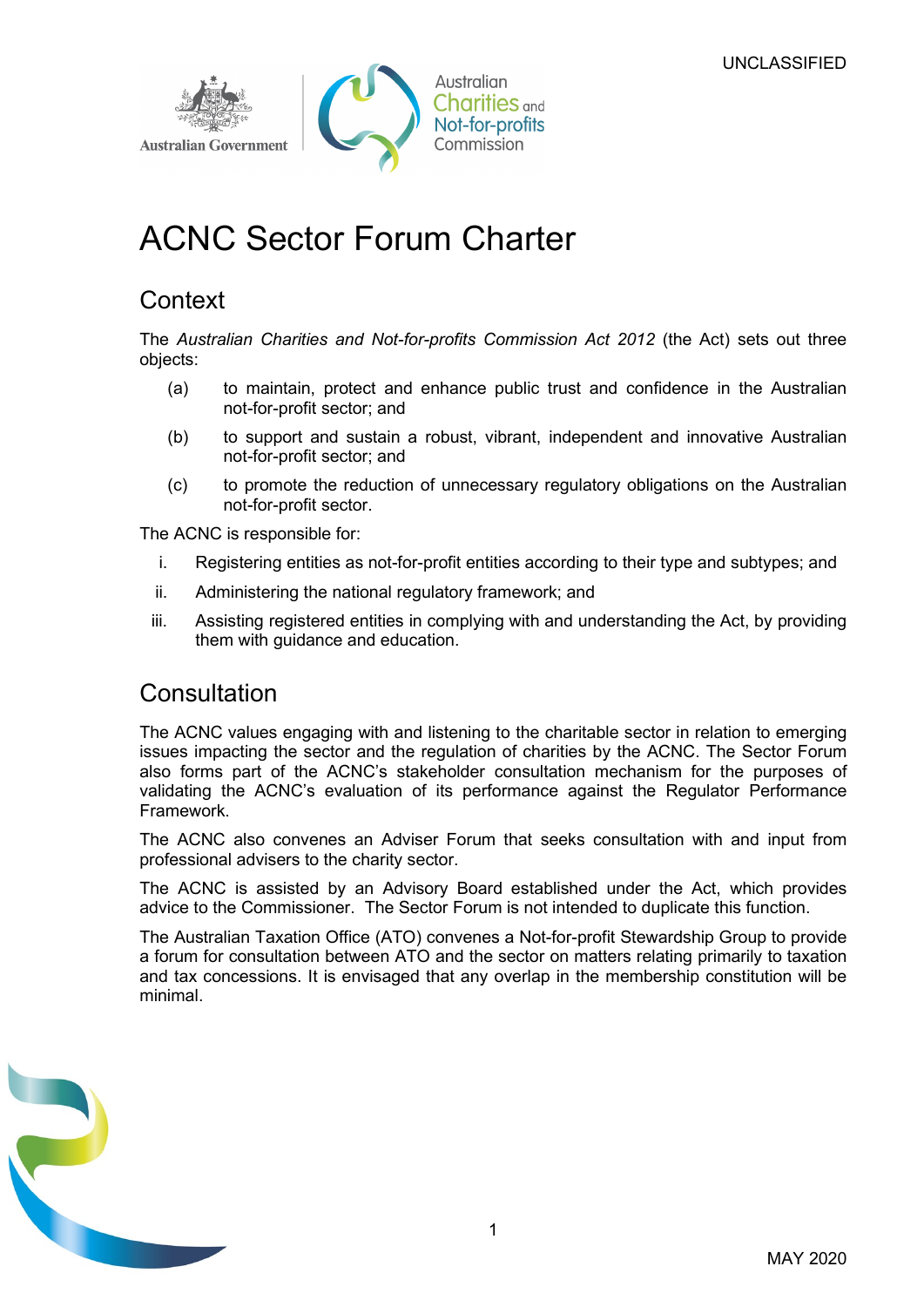### Purpose

The Sector Forum membership comprises invited representatives of the charity sector. The forum will bring this membership together with ACNC representatives and invited observer members.

The Sector Forum will be invited by the ACNC to comment on matters that will assist the ACNC to improve its regulation of charities and to be open and accountable about the way the ACNC operates work. The ACNC will seek comment and feedback from members of the Sector Forum on:

- emerging issues impacting the sector
- approved forms
- policies
- education and guidance materials.

### **Participation**

Meetings will be scheduled twice per year, one separately to the Adviser Forum and one combined.

Meetings will generally be held at the ACNC office in Melbourne, however teleconference or videoconference facilities will be provided.

Additional meetings may be called or requests for comments or feedback may be sought via email on an as needs basis.

### Membership and tenure

Membership is extended by invitation and is open to organisations, each invited to send one delegate to each meeting. The ACNC may seek expressions of interest prior to extending invitations.

Members will be invited to participate in the Sector Forum for a two year term, which can be extended by invitation of the ACNC.

Membership will be capped at 30 and should reflect the diversity of the sector. Diversity of type and size of charity, primary beneficiaries and/or programs, and geographic location of the organisation and execution of its programs will be taken into account.

#### **Observers**

Government agencies and departments will be invited to attend as observer members, either to every meeting or on an as needs basis. Observer membership will be extended to organisations that have responsibilities in respect of the charity sector.

Standing observer members:

- Treasury
- Australian Taxation Office



#### ACNC Representatives

The meeting will be chaired by the Assistant Commissioner General Counsel.

The Commissioner will attend the meeting where possible.

ACNC representatives will attend as required, depending on the subject matter.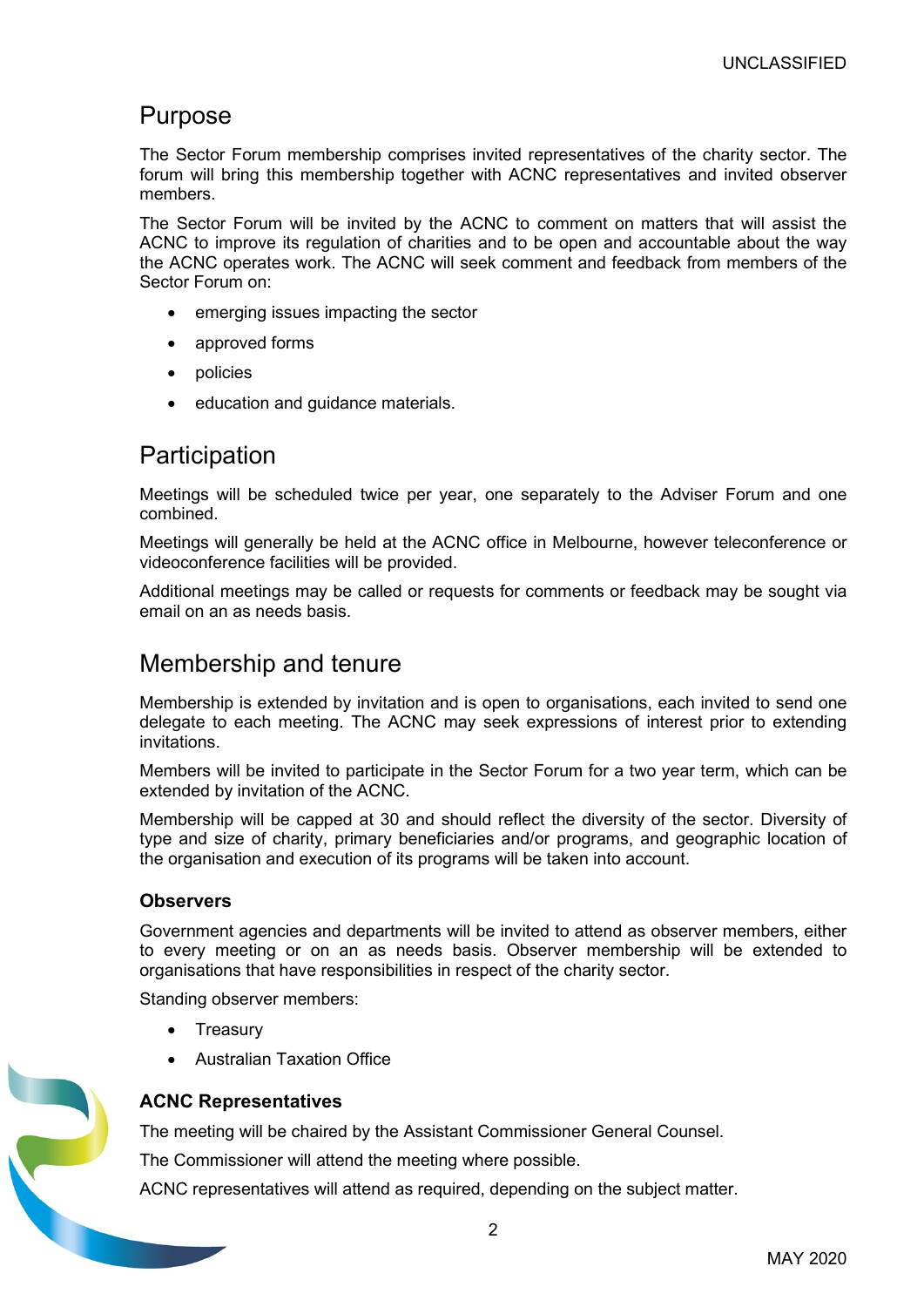## Roles and responsibilities

### Responsibilities of the Chair

The role of the Chair is to ensure the Sector Forum operates effectively to meet its purpose. This role includes:

- determining membership, including inviting or releasing members
- planning the agenda in consultation with members
- calling meetings
- leading meetings
- ensuring records are maintained
- establishing and reviewing short term and long term goals
- maintaining relationships with key stakeholders.

### Responsibilities of member organisations

- Representing the views of the sector and sub-sector
- Providing input into agenda items and leading topics where relevant
- Actively participating in meetings, ensuring respectful, engaged, dynamic and open dialogue
- Responding to and participating in any requests from the Chair between meetings as necessary
- Advising the secretariat of change to delegate or apologies for scheduled meetings
- Proposal of delegate or quests by invitation
- Advising the Chair if the member wishes to leave the Sector Forum
- Disclosing actual or perceived conflicts of interest to the Chair as soon as they arise
- Maintaining confidentiality of matters marked or announced as confidential
- Providing annual feedback on the performance of the Sector Forum
- Providing annual feedback on the ACNC's self-assessment under the Government's Regulator Performance Framework, noting that the Sector Forum and Adviser Forum form the ACNC's approved stakeholder consultation mechanism.

#### Responsibilities of observer members

- Representing the views of their agency or department in relation to the regulation and administration of the sector
- Providing input into agenda items and leading topics where relevant
- Disclosing actual or perceived conflicts of interest to the Chair as soon as they arise
- Maintaining confidentiality of matters marked or announced as confidential
- Providing annual feedback on the performance of the Sector Forum
- Advising secretariat of change to delegate or apologies for scheduled meetings